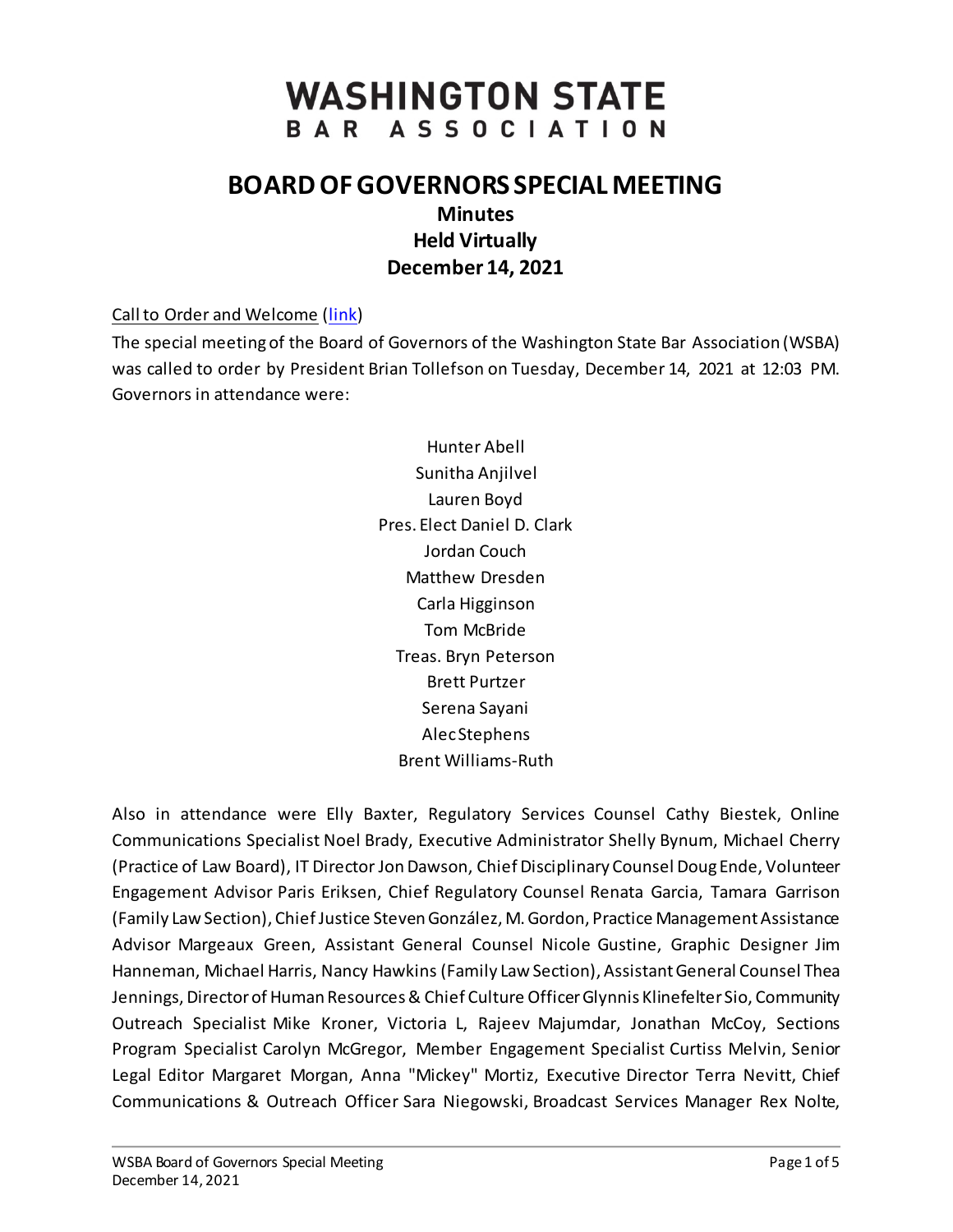Sierra Ogasawara (LGBT Law Section), Chief Financial Officer Jorge Perez, Director of Advancement Kevin Plachy, Peder Punsalan-Teigen, Communications Specialist Collin Rigley, Parliamentarian G. Kim Risenmay, Immediate Past President Kyle Sciuchetti, General Counsel Julie Shankland, MCLE Manager Adelaine Shay, Chief Equity & Justice Officer Diana Singleton, Member Services & Engagement Manager Julianne Unite, Legislative Affairs Manager Sanjay Walvekar, Randy Winn (World Peace Through Law Section), and Barnaby Zall.

Pres. Tollefson welcomed Chief Justice González, who explained that the Washington Supreme Court is seeking WSBA's opinion regarding WSBA's structure and that the Court will engage in its own legal analysis with advice from the Assistant Attorney General that they work with. He noted that the Court has not decided and is asking WSBA to develop its own view, uninfluenced by the Court's view. The Chief Justice articulated three questions for WSBA to answer (1) Are there changes in the law that require changes to WSBA? (2) Even if changes aren't required, if there was a change, what would the new structure look like? (3) Regardless of any of the answers to those two questions, are there suggested changes as improvements? He noted that in answering these questions, the Court wants WSBA to consider a broad viewpoint – what is good for the public and what is good for the profession.

Discussion followed, including whether it would be reasonable to only answer the first question and wait until some future date to answer the other two questions; whether and when executive session is appropriate; the extent to which the 2019 report produced by the Washington Supreme Court Workgroup on WSBA Structure was sufficient or had been superseded by ongoing litigation; a suggestion that stakeholders need education before they can contribute to the conversation; the extent to which WSBA is being asked to conduct a risk assessment,; a suggestion that WSBA consider how any changes to WSBA's structure might impact newer members of the bar; suggestions that the process include sections and as many people as possible; a perspective that WSBA should be proactive so as not to be caught "flat footed"; and a perspective that the proposal should consider how diversity and inclusion will be supported in any new structure.

### Member & Public Comments[\(link\)](https://www.youtube.com/watch?v=95zKJxA23qA&list=PLh11oFW23b5hQfFQ-99jU1kEZFh8Kq-34&index=2)

The Board took public comment from Sierra Ogasawara that stakeholders need adequate time to get fully informed and provide input; that communicating should include members outside of sections and that there should be time built-in to the process for that; and that there should be dedicated seats at the table for stakeholders.

Nancy Hawkins commented that that the process is destined for failure due to inadequate member participation in the decision making.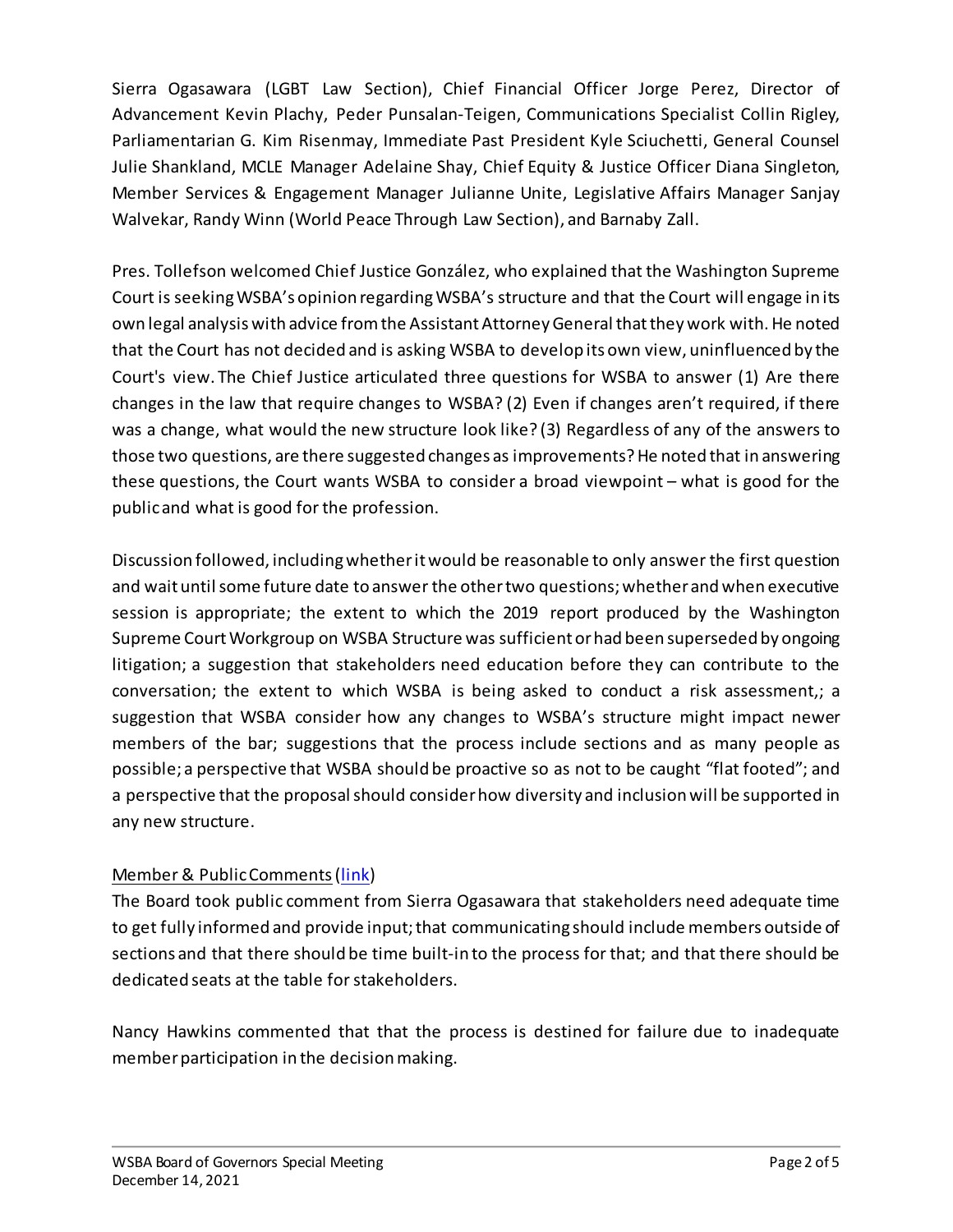Tamara Garrison commented that there should be stakeholders at the table during the process.

The Board took public comment from Barnaby Zall who shared his view that these issues do need to be taken up given changes to conflict among the circuit courts.

Randy Winn commented that WSBA should make educating stakeholders a priority.

#### Continuing the Conversation About WSBA's Structure [\(link\)](https://www.youtube.com/watch?v=mXH6RnXvlr8&list=PLh11oFW23b5hQfFQ-99jU1kEZFh8Kq-34&index=3)

Discussion continued, including support for a transparent process; the need to create time and mechanisms to expand on the education efforts already underway; a suggestion to invite stakeholders into the process as presenters; and acknowledgment that this is an important question and doesn't have to be rushed.

Immediate Past Pres. Sciuchetti presented his proposal set forth in the meeting materials and noted his suggested timeline, which is to complete work by the beginning of next year. He suggested reaching out to stakeholders given the importance of this question and noted that the Board of Governors is the decision-maker. Discussion followed, including the need for stakeholder education; a perspective that the legal landscape doesn't require changes and that WSBA shouldn't advocate for change; and a perspective that members may consider this activity a waste of time.

Gov. Higginson moved that the current bar structure remain unchanged and that the consideration of any different structure be deferred until after the United States Supreme Court has issued a ruling in the *McDonald* and *Shell* cases. Gov. Higginson noted the reasons for her motion, including that nothing mandates a change and any discussion of the best structure for WSBA should be separate from whether a structural change is legally required. Discussion followed, including a perspective that the motion is not responsive to the Washington Supreme Court's request; that a contingency plan would be prudent; that things have changed since the last analysis was conducted; and that the *Taylor* case (out of Michigan) is also pending. Gov. Higginson requested that her motion also reference the *Taylor* case. Discussion continued, including acknowledgement that the Court will ultimately make its own decision; that work based on speculation is not a prudent use of resources; that the proposal should not go forward without knowing the fiscal impact; that not deciding leaves stakeholders unclear on what work can be done; and that a process is required to answer the questions beyond risk analysis.

There was a suggestion that WSBA should consider what happens if the United States Supreme Court remands those cases rather than decides them.Gov. Higginson noted that the intentof the motion was to defer consideration of WSBA structure until there is a definitive disposition. She suggested changing the language of the motion to use the word "decision." As the second,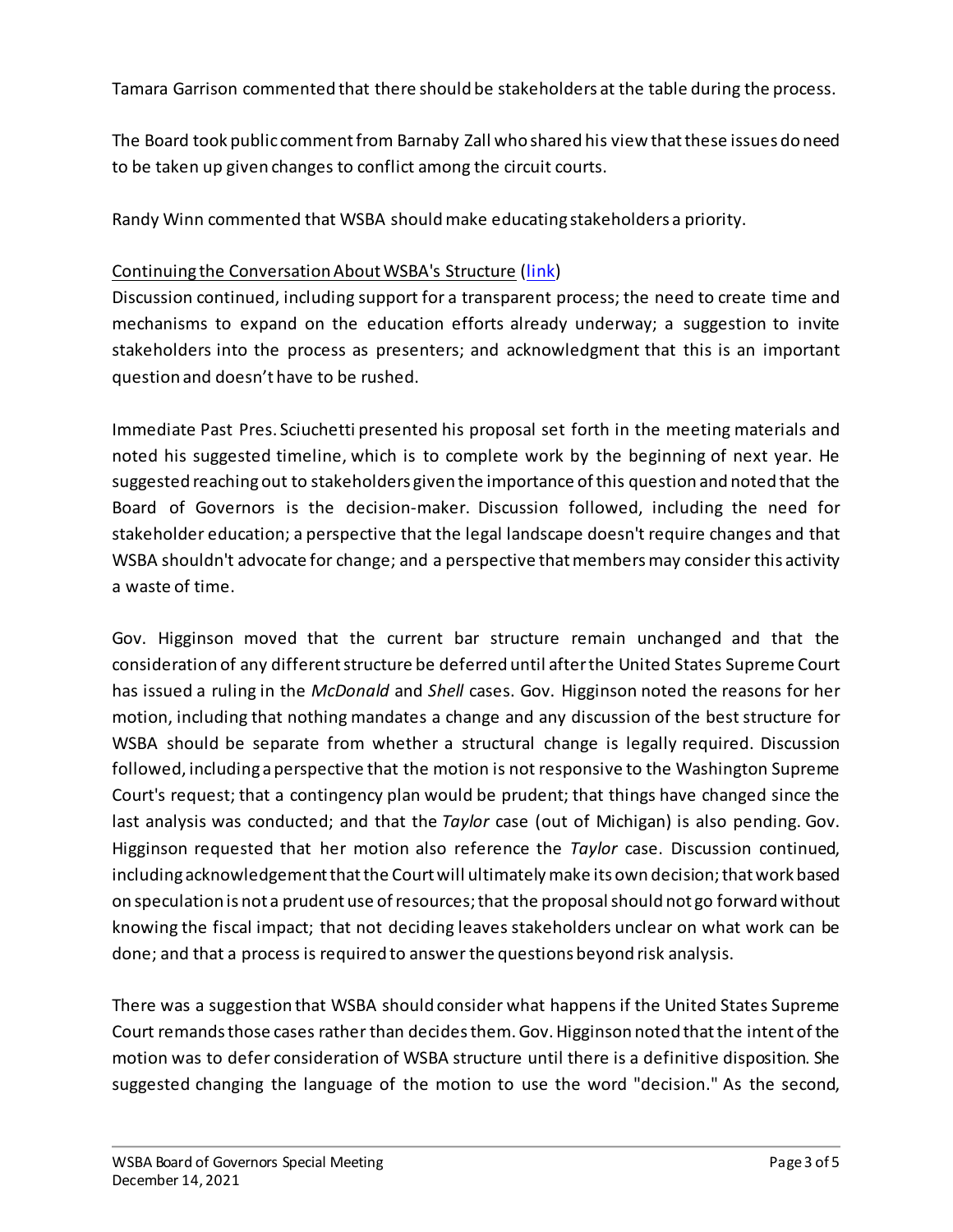Gov. Purtzer agreed to the change. Discussion followed, including that the Washington Supreme Court has asked for this analysis and therefore it should be done; support for Past Pres. Sciuchetti's proposal with some minor revisions, including a tighter timeline; suggestion that a motion be made to maintain the status quo but advise sections that heightened scrutiny applies to ongoing WSBA activities while WSBA explores the structure issue and seeks memberfeedback; that the fiscal impact must be understood; concern that "business as usual" plus heightened scrutiny is incongruent; and that there are adequate resources in the unrestricted reserves.

Further clarification of the motion was sought, and it was restated that the current bar structure remains unchanged and that the consideration of any different structure be deferred until after the United States Supreme Court has issued a decision on all three of the pending cases, *McDonald*, *Shell* and *Taylor* cases.

Gov. Dresden moved to call the question. Gov. Higginson stated a desire to withdraw her motion. Parliamentarian Risenmay noted that strictly speaking the Board must vote on calling the question. Discussion followed. Gov. Dresden withdrew his motion to call the question with the agreement of the second.

Gov. Higginson moved that the current bar structure remain unchanged and that members be asked twhether they feel they are being served by the current structure and if not what is their suggestion for how to change the structure to better serve the members.

The Board heard public comment from Nancy Hawkins in opposition to the motion and suggesting that there should be a memo defending WSBA's current structure and activities. Discussion followed, including a view that the motion is too narrow; about getting budget information; and that that the Chief Justice also asked the Board to consider how WSBA will better serve the public. The motion failed 9-3. Gov. Clark was not present for the vote.

Gov. Boyd moved to adopt Past Pres. Sciuchetti's proposal with the following changes (1) include that WSBA will continue to act as it has in the meantime (2) that the work be completed by August 30, 2022; and (3) that the Board have no less than two hybrid meetings specifically set for the Board to interact with the public, with the members and with various entities, including but not limited to, sections and minority bar associations. Discussion followed, including support for prudent changes in the structure whether ors not legally required; the difficulty that the California bar has experienced in the new structure, including increased expense; and support for the amendments and a suggestion that the Board may need more than two meetings to consider input.